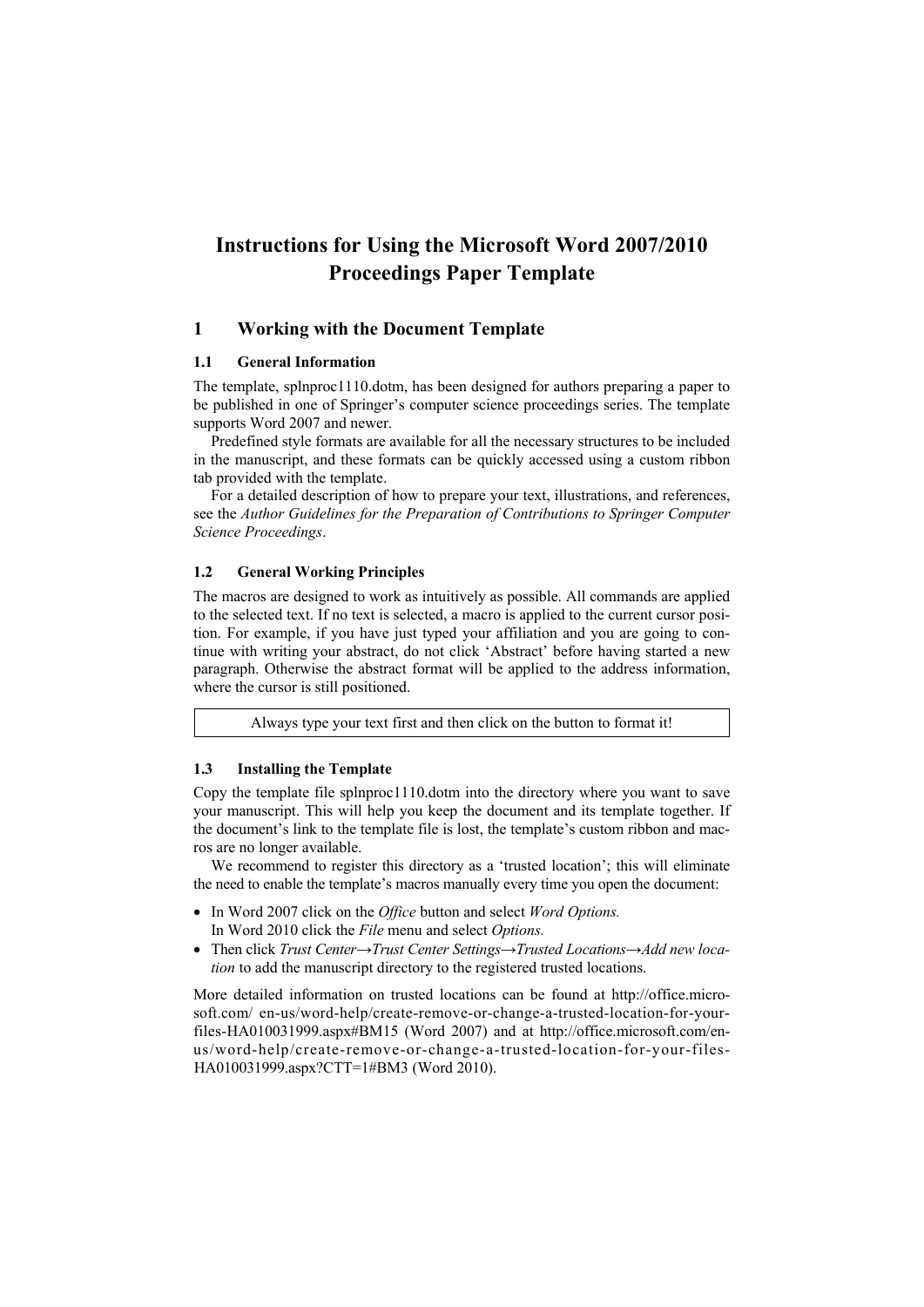2 Using the Microsoft Word 2007/2010 Proceedings Paper Template

### **1.4 How to Start Writing a New Document Using the Template**

 If you have not yet started to write your paper, please open Windows Explorer, select the template file and click *New* in the file's context menu to create a new document that is based on the template.

Do *not* open the template out of Word via *Office Button/File→Open*. You would edit the template instead of creating a new document that is based on the template.

- You can easily find out whether a new document has been created by looking at the window's title: it should read 'Document1' (or Document2, Document3, etc.).
- If you have not registered the manuscript directory as a trusted location (see 1.3), you will see a security warning telling you that the macros have been disabled. Click to the button next to the warning to enable them manually. If you do not see the warning in the message bar, it might have been disabled (see http://office.microsoft.com/en-us/word-help/show-or-hide-the-message-bar-HA010210672.aspx).
- Save the document and name it with your name and a short form of the title (e.g., Smith\_TitleOfMyPaper.doc).

### **1.5 How to Apply the Template to an Existing Document**

- Open the file you would like to format and click *Office Button→Word Options* (Word 2007)/*File→Options* (Word 2010). Choose *Add-Ins* on the left side, then select *Templates* in the drop-down list at the bottom of the dialog. Click *Attach* in the dialog box that opens, navigate to your working directory, select the splnproc1110.dotm template, then click *Open*. Check the option *Automatically update document styles* and click *OK*.
- If you have not registered the manuscript directory as a trusted location (see 1.3), you will see a security warning telling you that the macros have been disabled. Click to the button next to the warning to enable them manually. If you do not see the warning in the message bar, it might have been disabled (see http://office.microsoft.com/en-us/word-help/show-or-hide-the-message-bar-HA010210672.aspx).
- Save the document, name it with your name and a short form of the title (e.g., Smith\_TitleOfMyPaper.doc) and re-open it.
- On re-opening the document, click 'yes' if you are asked to adjust the page setup to the template's default. This is because the page setup and some other document settings cannot be updated automatically by attaching the template. They are checked, though, whenever you open the document.

Click 'No' whenever you are asked to save changes to the template.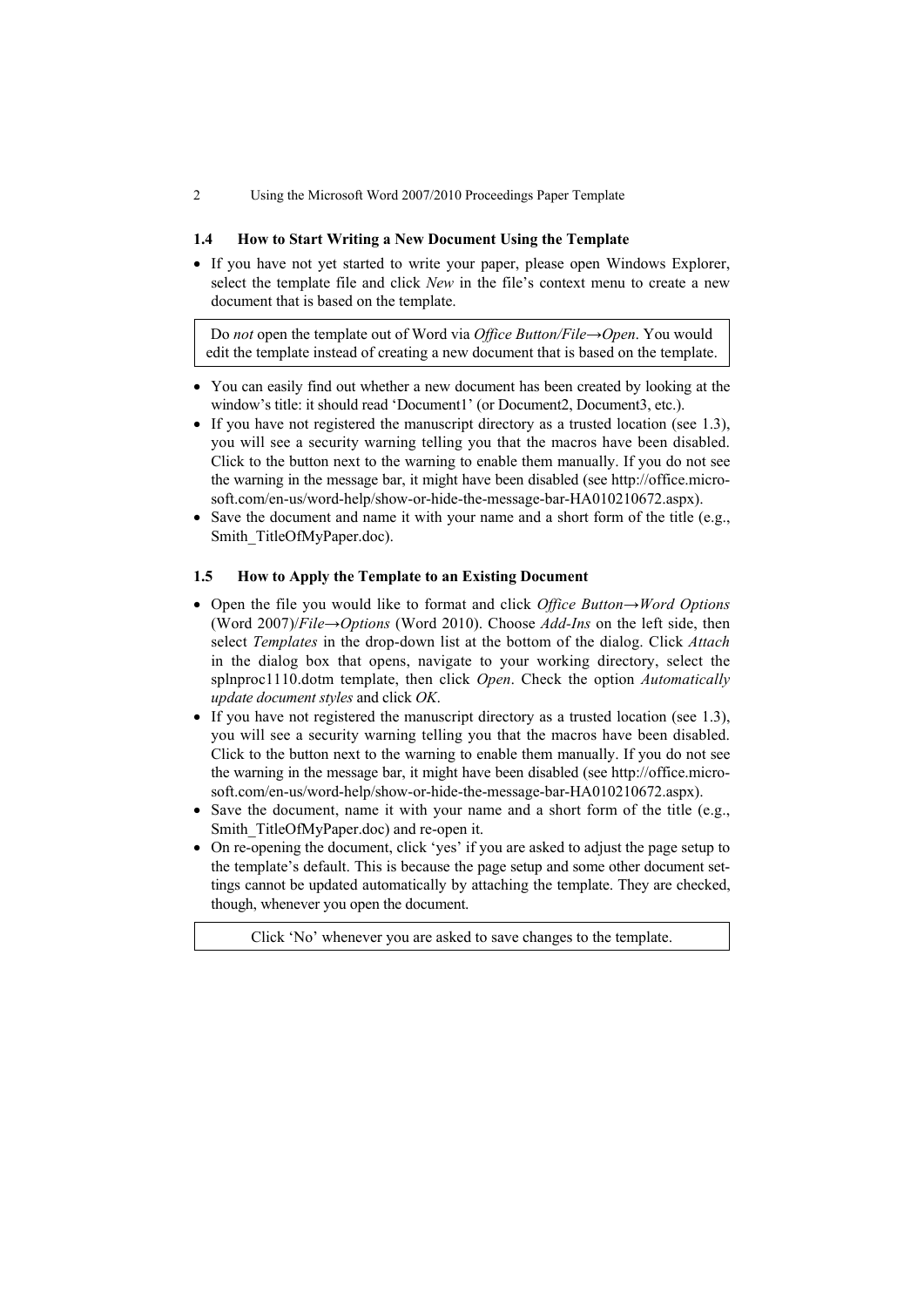# **2 What the Ribbon's Commands Do**

The template's 'Springer Proceedings Macros' ribbon consists of buttons for the available style elements in the template. To use one of these styles, first enter text and then click the button. The style will then be assigned to the paragraph that currently has the cursor in it. The descriptions below show you how these elements work.

| Lecture Notes Macros                                                                                           |                                                                                                                                                                                                                                                                                                                                                          |                                                                                                                                                               |
|----------------------------------------------------------------------------------------------------------------|----------------------------------------------------------------------------------------------------------------------------------------------------------------------------------------------------------------------------------------------------------------------------------------------------------------------------------------------------------|---------------------------------------------------------------------------------------------------------------------------------------------------------------|
| $\Delta E$ Subtitle<br>鱼 8-1<br>ニグ<br>⋹<br>Address<br><b>Abstract Keywords</b><br>Title Author<br>$= 1$ E-mail | $\frac{1}{2}$ Bullet Item $\Rightarrow$ List Level +<br>Add Space<br>W<br>÷<br>ł<br>ł<br>--<br><b>Contract Contract</b><br>$- - -$<br>---<br><b>COLORADO</b><br>Clear Space<br>$\equiv$ Dash Item $\iff$ List Level -<br>H <sub>2</sub><br>нB<br>H1<br>Reference<br>H <sub>4</sub><br>Normal<br>$\equiv$ Num Item<br>1.11<br>AB Footnote<br>Item<br>Text | Insert Image<br>$1+1=2$<br>$-\sqrt{8}=2$<br>(1)<br>$\overline{\mathbb{R}}$<br>Table Caption<br>Displayed Add Eq. Prog.<br>Figure Caption Equation Number Code |
| <b>Title Page</b>                                                                                              | <b>Basic Formats</b>                                                                                                                                                                                                                                                                                                                                     | Figures, Tables, Equations                                                                                                                                    |

**Fig. 1.** Custom ribbon 'Springer Proceedings Macros'

| <b>Button</b> | <b>Effect</b>                                  | <b>Description</b>                                                                                                                                                                                                       |
|---------------|------------------------------------------------|--------------------------------------------------------------------------------------------------------------------------------------------------------------------------------------------------------------------------|
| Title         | Formats the<br>contribution title              | • This button does not work if more than one<br>paragraph is selected.<br>• If a subtitle follows the title, the space after<br>the paragraph is adjusted automatically.                                                 |
| 鱼 Subtitle    | Formats a<br>contribution subtitle             | • This button does not work if more than one<br>paragraph is selected.<br>• The spacing between the title and the subtitle<br>is adjusted automatically.                                                                 |
| Author        | Formats the<br>authors' names                  | • This button does not work if more than one<br>paragraph is selected.                                                                                                                                                   |
| Address       | Formats affiliation and<br>address information | • This button sets the paragraph format for any<br>affiliation information including e-mail ad-<br>dresses and URLs.<br>• The font of e-mail addresses and URLs can<br>be adjusted by using the 'Email/URL' but-<br>ton. |
| $=$ 1 E-mail  | Formats e-mail addresses<br>and URLs           | • This button changes the font of the current<br>text selection to a typewriter font.<br>• If no text is selected, the word next to the<br>current cursor position is formatted with the<br>typewriter font.             |
| Abstract      | Formats the abstract                           | • In addition to applying the appropriate para-<br>graph format, the word 'Abstract' is added at<br>the beginning of the first paragraph.                                                                                |
| Keywords      | Formats the keywords                           | • This button does not work if more than one<br>paragraph is selected.<br>• The word 'Keywords' is added at the begin-<br>ning of the paragraph if not yet present.                                                      |

### **2.1 How to Format the Header of Your Paper**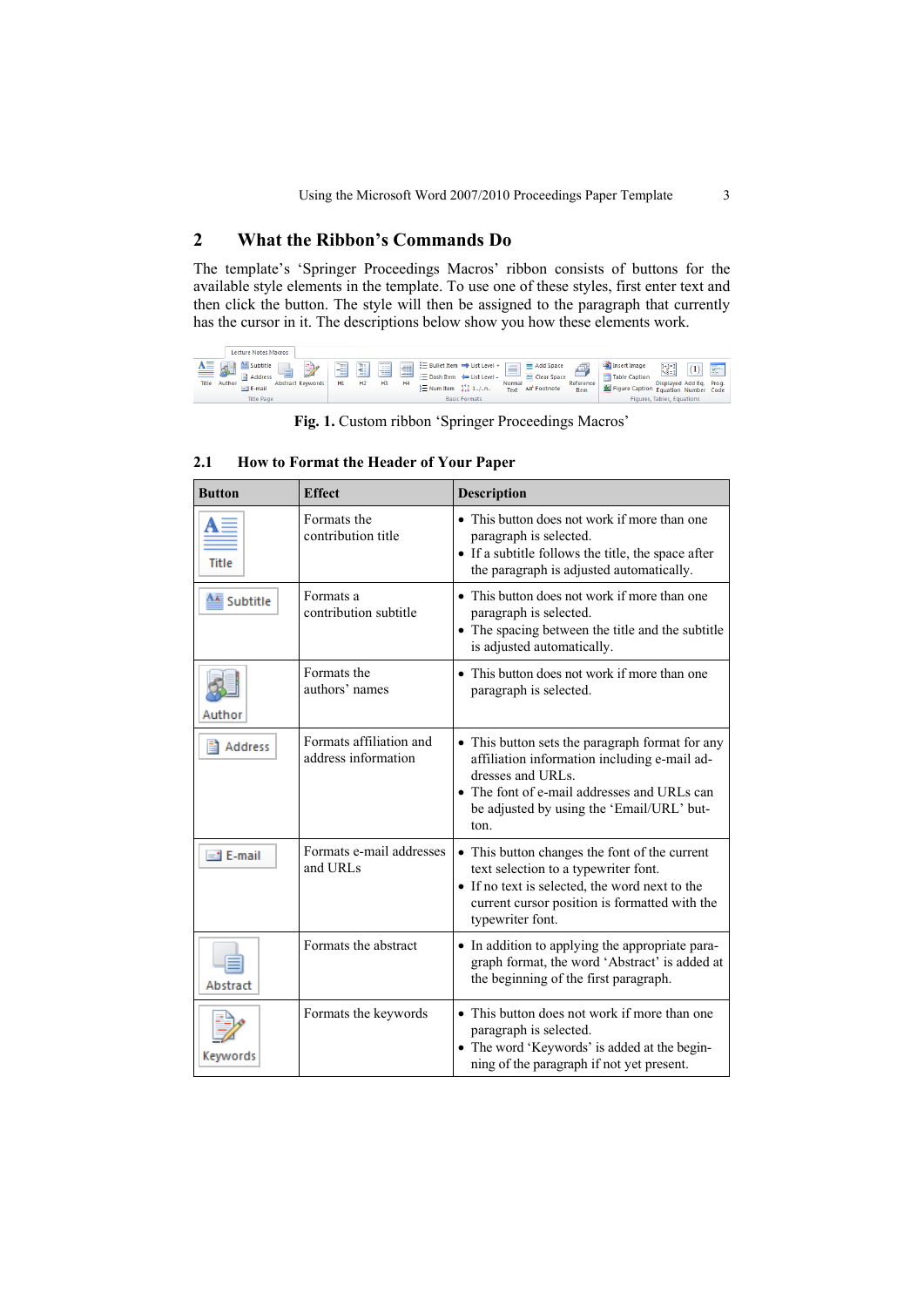| <b>Button</b>  | <b>Effect</b>                                                 | Description                                                                                                                                                                                                                                                                                                                                                                                                                                                                                                                                                  |
|----------------|---------------------------------------------------------------|--------------------------------------------------------------------------------------------------------------------------------------------------------------------------------------------------------------------------------------------------------------------------------------------------------------------------------------------------------------------------------------------------------------------------------------------------------------------------------------------------------------------------------------------------------------|
| ≣<br>≣<br>H1   | Formats a level 1 heading<br>(numbered section<br>heading)    | • This button does not work if more than one<br>paragraph is selected.<br>• If you want to create a heading without a<br>number, e.g., 'References', simply place the<br>cursor at the beginning of the text and press<br>the backspace key $\left[\leftarrow\right]$ .                                                                                                                                                                                                                                                                                      |
| H <sub>2</sub> | Formats a level 2 heading<br>(numbered subsection<br>heading) | • This button does not work if more than one<br>paragraph is selected.<br>• If you want to create a heading without a<br>number, simply place the cursor at the be-<br>ginning of the text and press the backspace<br>$key$ [ $\leftarrow$ ].                                                                                                                                                                                                                                                                                                                |
| нз             | Formats a level 3 heading<br>(bold run-in heading)            | • This button does not work if more than one<br>paragraph is selected.<br>• If applied to selected text:<br>The selection is formatted as bold run-in<br>heading.<br>• If applied to a paragraph:<br>The first sentence, i.e., up to the first period, is<br>formatted in bold font style as run-in heading.<br>• If applied to an empty paragraph:<br>Bold font style is applied to any text then<br>typed in. Once you have finished the heading,<br>you should press the 'Normal Text' button to<br>reset the character style to normal text again.       |
| H4             | Formats a level 4 heading<br>(italic run-in heading)          | • This button does not work if more than one<br>paragraph is selected.<br>• If applied to selected text:<br>The selection is formatted as italic run-in<br>heading.<br>• If applied to a paragraph:<br>The first sentence, i.e., up to the first period, is<br>formatted in italic font style as run-in heading.<br>• If applied to an empty paragraph:<br>Italic font style is applied to any text then<br>typed in. Once you have finished the heading,<br>you should press the 'Normal Text' button to<br>reset the character style to normal text again. |

# **2.2 How to Format Headings**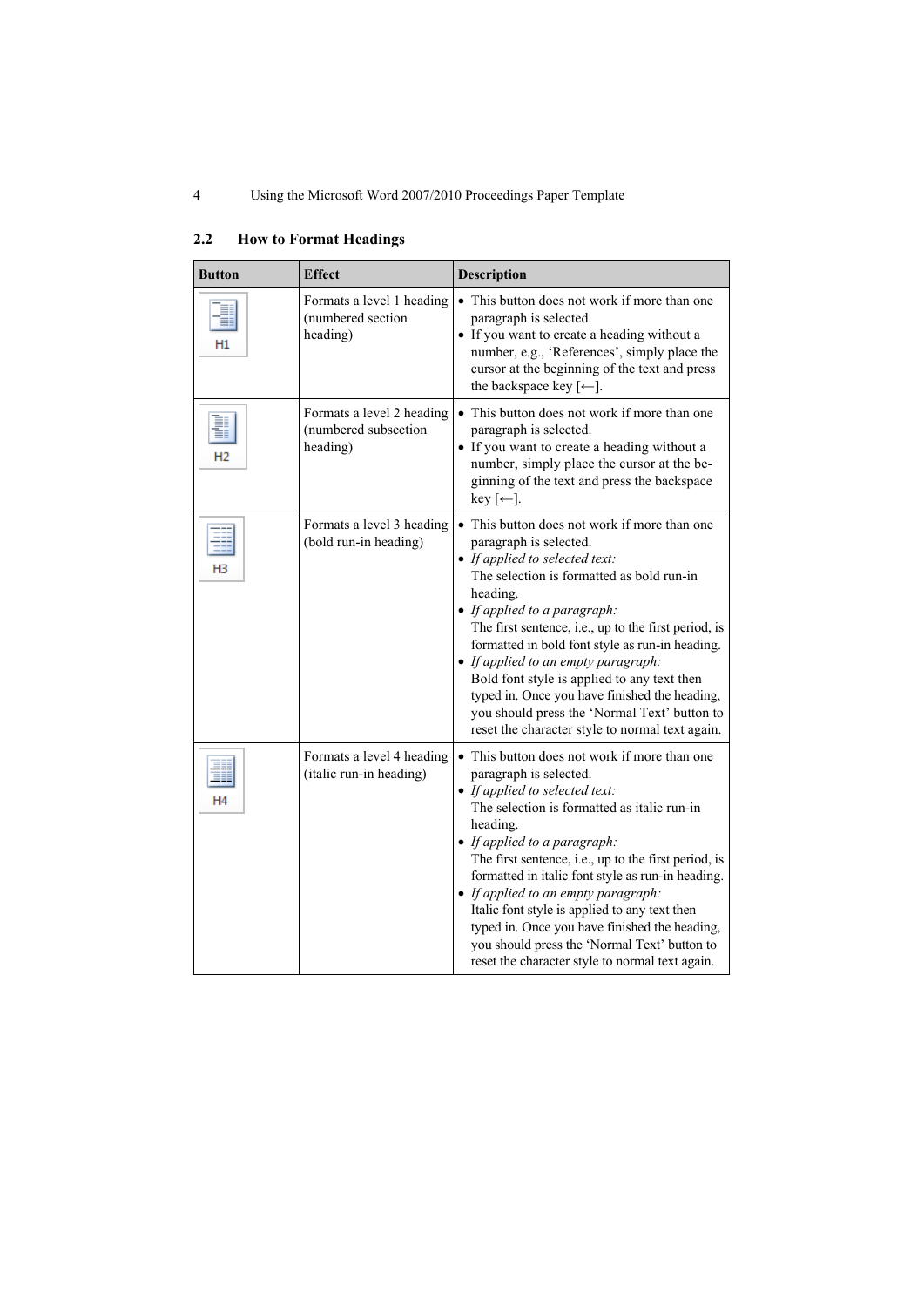| <b>Button</b>                     | <b>Effect</b>                                                                                          | Description                                                                                                                                                                                                                                                                                                                                                                                                                                                                                                                                                                                                                                           |
|-----------------------------------|--------------------------------------------------------------------------------------------------------|-------------------------------------------------------------------------------------------------------------------------------------------------------------------------------------------------------------------------------------------------------------------------------------------------------------------------------------------------------------------------------------------------------------------------------------------------------------------------------------------------------------------------------------------------------------------------------------------------------------------------------------------------------|
| $\equiv$ Bullet Item<br>Dash Item | Creates an unnumbered<br>list with bullet items/dash<br>items on the 1 <sup>st</sup> level             | • This button applies a complete itemization<br>scheme with multiple levels.<br>• The only difference between the two buttons<br>is that one starts with bullets and continues<br>with dashes on the 2 <sup>nd</sup> level, while the other<br>starts with dashes and continues with bullets<br>on the 2 <sup>nd</sup> level.<br>• Use the 'list level' buttons to set the levels<br>and indents for nested lists.<br>• Vertical space will only be added before and<br>after a list. The spacing is adjusted automati-<br>cally if you select a complete block of elements<br>before clicking on one of the list buttons.                            |
| $\frac{1}{3}$ Num Item            | Creates a numbered list<br>with Arabic numerals on<br>its 1 <sup>st</sup> level                        | • Contains a numbering scheme with multiple<br>levels. The 2 <sup>nd</sup> level uses alphabetic charac-<br>ters, the $3rd$ level uses lower case Roman<br>numerals, and so on.<br>• Use the 'list level' buttons to set the levels<br>and indents of nested lists.<br>• Vertical space will only be added before and<br>after a list. The spacing is adjusted automati-<br>cally if you select a complete block of elements<br>before clicking on one of the list buttons.                                                                                                                                                                           |
| $\frac{11}{44}$ 1./n              | Restarts or continues a<br>numbered list                                                               | • Only works for numbered lists.<br>• If more than one paragraph is selected, the<br>button only applies to the first paragraph.                                                                                                                                                                                                                                                                                                                                                                                                                                                                                                                      |
| → List Level +                    | Increases the level of an<br>existing numbered or<br>unnumbered list<br>(increases the<br>indentation) | • Only works for text that has already been<br>formatted with one of the 'Bullet item,' 'Dash<br>item,' or 'Num item' buttons before.<br>• Please only use this button with nested lists.<br>• If you want to create, e.g., a numbered list<br>with bulleted subitems, you should first select<br>all items and click on the 'Num item' button.<br>Then select the subitems and hit the 'Dash<br>item' button. Finally, apply 'List level up' to<br>the subitems. The indentation will be shifted<br>to the next level and the dashes will be con-<br>verted to bullets since bullets represent the<br>second level of the 'Dash item' list template. |
| ← List Level -                    | Decreases the level of an<br>existing numbered or<br>unnumbered list<br>(decreases the<br>indentation) | • Only works for text that has already been<br>formatted with one of the 'Bullet item,' 'Dash<br>item,' or 'Num item' buttons and has been<br>shifted to a higher level.<br>Please only use this button with nested lists.                                                                                                                                                                                                                                                                                                                                                                                                                            |

# **2.3 How to Create Lists**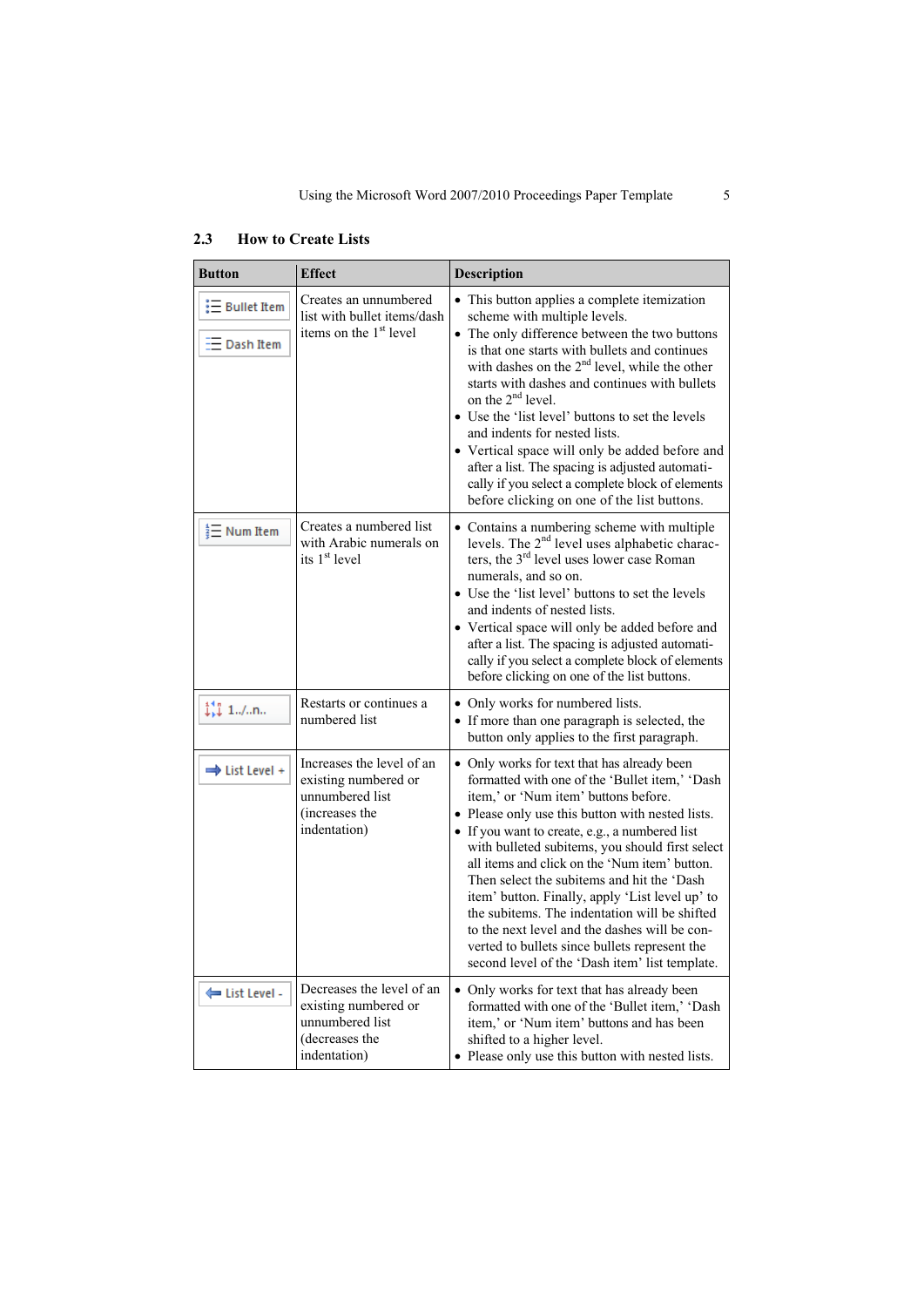| Button                   | <b>Effect</b>                                              | Description                                                                                                                                                                                                                                                                                                                                                                                                                                                                                                                                                                                                                                                                                                                                                                                                                                                                                                                                                                                                                                                                                                                                           |
|--------------------------|------------------------------------------------------------|-------------------------------------------------------------------------------------------------------------------------------------------------------------------------------------------------------------------------------------------------------------------------------------------------------------------------------------------------------------------------------------------------------------------------------------------------------------------------------------------------------------------------------------------------------------------------------------------------------------------------------------------------------------------------------------------------------------------------------------------------------------------------------------------------------------------------------------------------------------------------------------------------------------------------------------------------------------------------------------------------------------------------------------------------------------------------------------------------------------------------------------------------------|
| Normal<br>Text           | Formats normal text                                        | • Depending on the current selection, this but-<br>ton either applies the default font or it applies<br>the default paragraph format:<br>• If an entire paragraph (or nothing) is selected,<br>and the underlying format is different from the<br>standard paragraph format: The standard<br>paragraph format is applied to the selection.<br>• If an entire paragraph (or nothing) is selected,<br>and the underlying format is already the stan-<br>dard paragraph format: The standard charac-<br>ter style is applied to the selection.<br>• If text is selected that does not follow the<br>default character style: The standard charac-<br>ter style is applied to the selection.<br>• If text is selected that already follows the<br>default character style: The standard para-<br>graph format is applied to the selection.<br>• If you want to apply the standard paragraph<br>format <i>and</i> remove a nonstandard character<br>style, simply click on the button twice.<br>• Please note that standard paragraphs are not<br>indented after headings, captions, lists, etc., but<br>they have a first-line indent in all other cases. |
| $\equiv$ Add Space       | Inserts vertical space                                     | • This button adds 6 pt $(2.1 \text{ mm})$ of vertical<br>space before the selected paragraph.                                                                                                                                                                                                                                                                                                                                                                                                                                                                                                                                                                                                                                                                                                                                                                                                                                                                                                                                                                                                                                                        |
| Clear Space              | Removes space before<br>and after the current<br>selection | • This button clears any vertical space before<br>and after the selected text.<br>• If space remains after the button has been<br>clicked, please check the preceding and/or the<br>following paragraphs for their settings.                                                                                                                                                                                                                                                                                                                                                                                                                                                                                                                                                                                                                                                                                                                                                                                                                                                                                                                          |
| AB <sup>1</sup> Footnote | Inserts a footnote                                         | • This button inserts a footnote at the current<br>cursor position.<br>• For remarks to the contribution title, the<br>footnote character is automatically changed<br>to a symbol (instead of a number).                                                                                                                                                                                                                                                                                                                                                                                                                                                                                                                                                                                                                                                                                                                                                                                                                                                                                                                                              |
| Reference<br><b>Item</b> | Formats a reference entry                                  | • This command helps you format numbered<br>reference lists.<br>• The hanging indent of the reference items is<br>automatically adjusted based on the total<br>number of references.<br>• If you prefer unnumbered references, simply<br>place the cursor at the beginning of each ref-<br>erence item and press the backspace key $[$ $\leftarrow$ $]$<br>to remove the number.                                                                                                                                                                                                                                                                                                                                                                                                                                                                                                                                                                                                                                                                                                                                                                      |

# **2.4 How to Format Text and Paragraphs**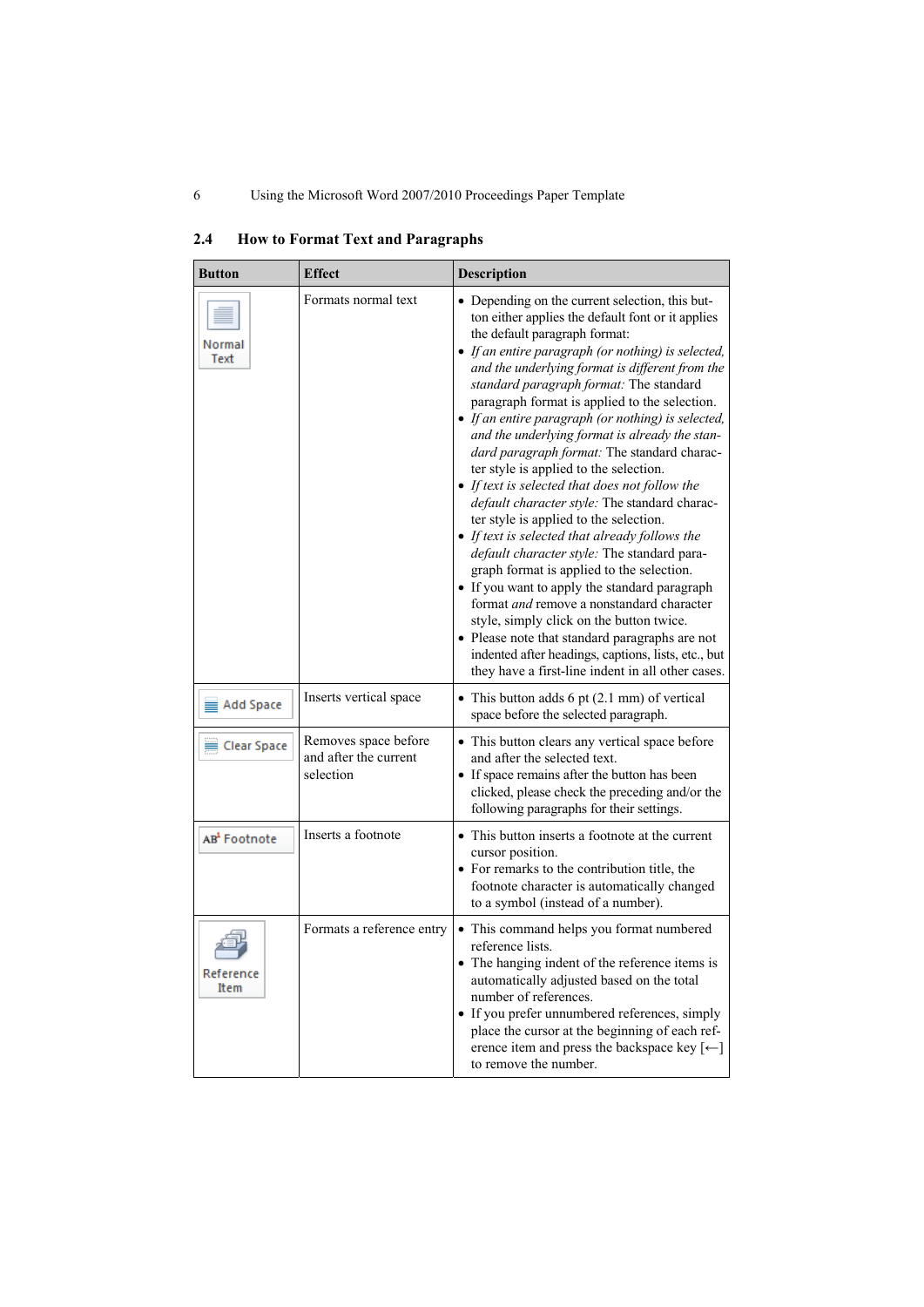| <b>Button</b>                            | <b>Effect</b>                                             | Description                                                                                                                                                                                                                                                                                                                                                                                                    |
|------------------------------------------|-----------------------------------------------------------|----------------------------------------------------------------------------------------------------------------------------------------------------------------------------------------------------------------------------------------------------------------------------------------------------------------------------------------------------------------------------------------------------------------|
| Insert Image                             | Inserts an image from an<br>external file                 | • The image is always placed in an empty<br>paragraph.<br>• If the cursor is not in an empty paragraph<br>when clicking on this button, a new para-<br>graph is added after the current one, and<br>the image is inserted there.                                                                                                                                                                               |
| Figure Caption                           | Formats a figure caption                                  | • In addition to applying the appropriate<br>paragraph format, 'Fig. [X]' is added at<br>the beginning of the paragraph $([X]$ is an<br>automatic counter that is updated when-<br>ever the document is opened).<br>• This macro does not work if more than<br>one paragraph is selected.<br>• If the caption runs over multiple lines the<br>paragraph alignment is automatically<br>switched to justified.   |
| Table Caption                            | Formats a table caption                                   | • In addition to applying the appropriate<br>paragraph format, 'Table [X]' is added at<br>the beginning of the paragraph $([X]$ is an<br>automatic counter that is updated when-<br>ever the document is opened).<br>• This macro does not work if more than<br>one paragraph is selected.<br>• If the caption runs over multiple lines, the<br>paragraph alignment is automatically<br>switched to justified. |
| $1+1=2$<br>$-2$<br>Displayed<br>Equation | Formats a displayed<br>equation                           | • Displayed equations are always centered<br>between the text margins.<br>• If you want to align the equal sign in mul-<br>tiline displays, please use the alignment<br>feature of the equation editor.                                                                                                                                                                                                        |
| $\left( 1\right)$<br>Add Eq.<br>Number   | Adds an equation num-<br>ber to a displayed equa-<br>tion | • This button only works if the selected<br>paragraph was formatted with the 'Equa-<br>tion' button before.<br>• The automatic counter that is inserted in<br>the right margin is updated whenever the<br>document is opened.                                                                                                                                                                                  |
| Prog.<br>Code                            | Formats program list-<br>ings and command<br>sequences    | • Please note that the paragraph format<br>includes tabulators every 4 mm that can<br>help you adjust the indentation of code<br>blocks.                                                                                                                                                                                                                                                                       |

**2.5 How to Format Special Elements of Your Paper**